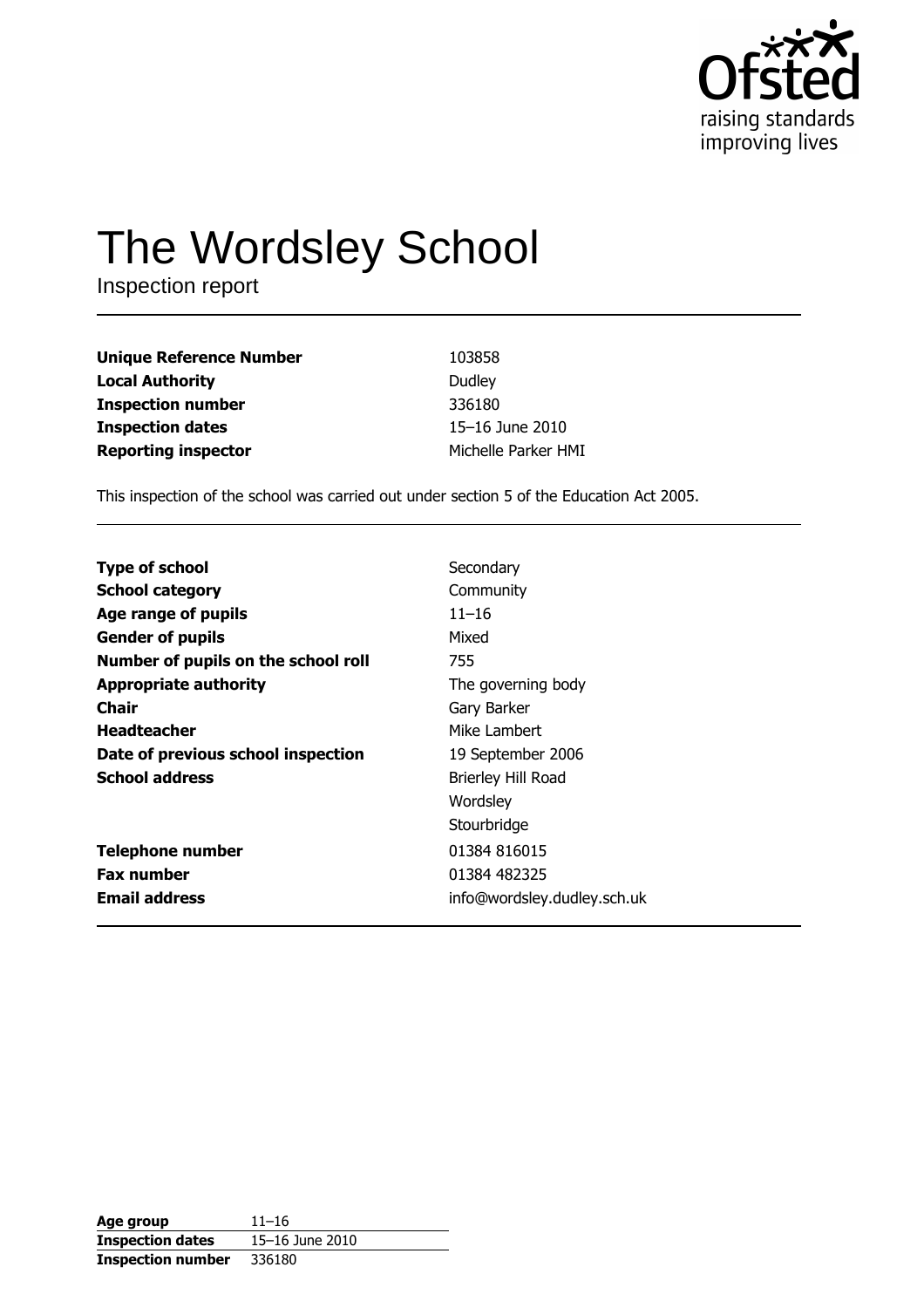The Office for Standards in Education, Children's Services and Skills (Ofsted) regulates and inspects to achieve excellence in the care of children and young people, and in education and skills for learners of all ages. It regulates and inspects childcare and children's social care, and inspects the Children and Family Court Advisory Support Service (Cafcass), schools, colleges, initial teacher training, work-based learning and skills training, adult and community learning, and education and training in prisons and other secure establishments. It rates council children's services, and inspects services for looked after children, safequarding and child protection.

Further copies of this report are obtainable from the school. Under the Education Act 2005, the school must provide a copy of this report free of charge to certain categories of people. A charge not exceeding the full cost of reproduction may be made for any other copies supplied.

If you would like a copy of this document in a different format, such as large print or Braille, please telephone 08456 404045, or email enquiries@ofsted.gov.uk.

You may copy all or parts of this document for non-commercial educational purposes, as long as you give details of the source and date of publication and do not alter the documentation in any way.

Royal Exchange Buildings St Ann's Square Manchester M2 7LA T: 08456 404045 Textphone: 0161 618 8524 E: enquiries@ofsted.gov.uk W: www.ofsted.gov.uk © Crown copyright 2010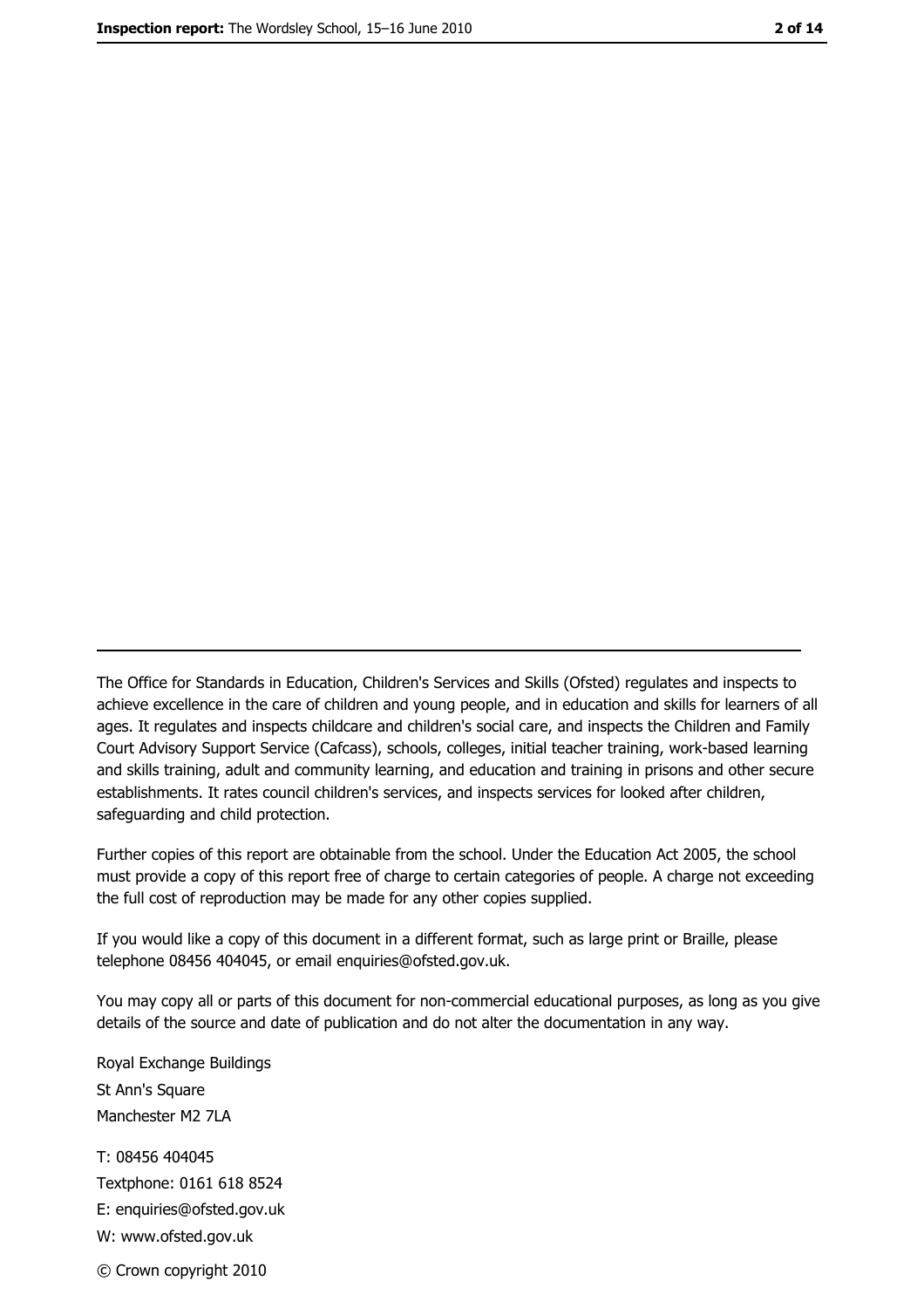# **Introduction**

This inspection was carried out by two of Her Majesty's Inspectors and three additional inspectors. The team observed 33 lessons and 30 teachers; meetings were held with the headteacher, senior and middle leaders, parents and carers, students, the chair of governors, staff and the school improvement partner. They observed the school's work, and looked at whole-school planning, teachers' planning, the staff handbook, school policies and 281 parental/carer questionnaires.

The inspection team reviewed many aspects of the school's work. It looked in detail at the following:

- the progress that students are making  $\blacksquare$
- the effectiveness of the strategies put in place to raise attainment especially in  $\blacksquare$ English and mathematics
- the effectiveness of the strategies the school is using to ensure there is no  $\blacksquare$ underperformance of any student
- the impact of the curriculum on progression to post-16 courses.  $\blacksquare$

## **Information about the school**

The proportion of students known to be eligible for free school meals is high. Since September 2005, the school has had specialist status for both business and enterprise and music. The proportion of students identified with special educational needs and/or disabilities, mainly learning difficulties, is high and rising, while the percentage with statements of needs is average. The proportion of students from minority ethnic backgrounds is below the national average, as is that of students whose first language is not English. The school's aim is to raise the expectations of its pupils and its motto is 'high expectations  $+$  challenge  $=$  success'.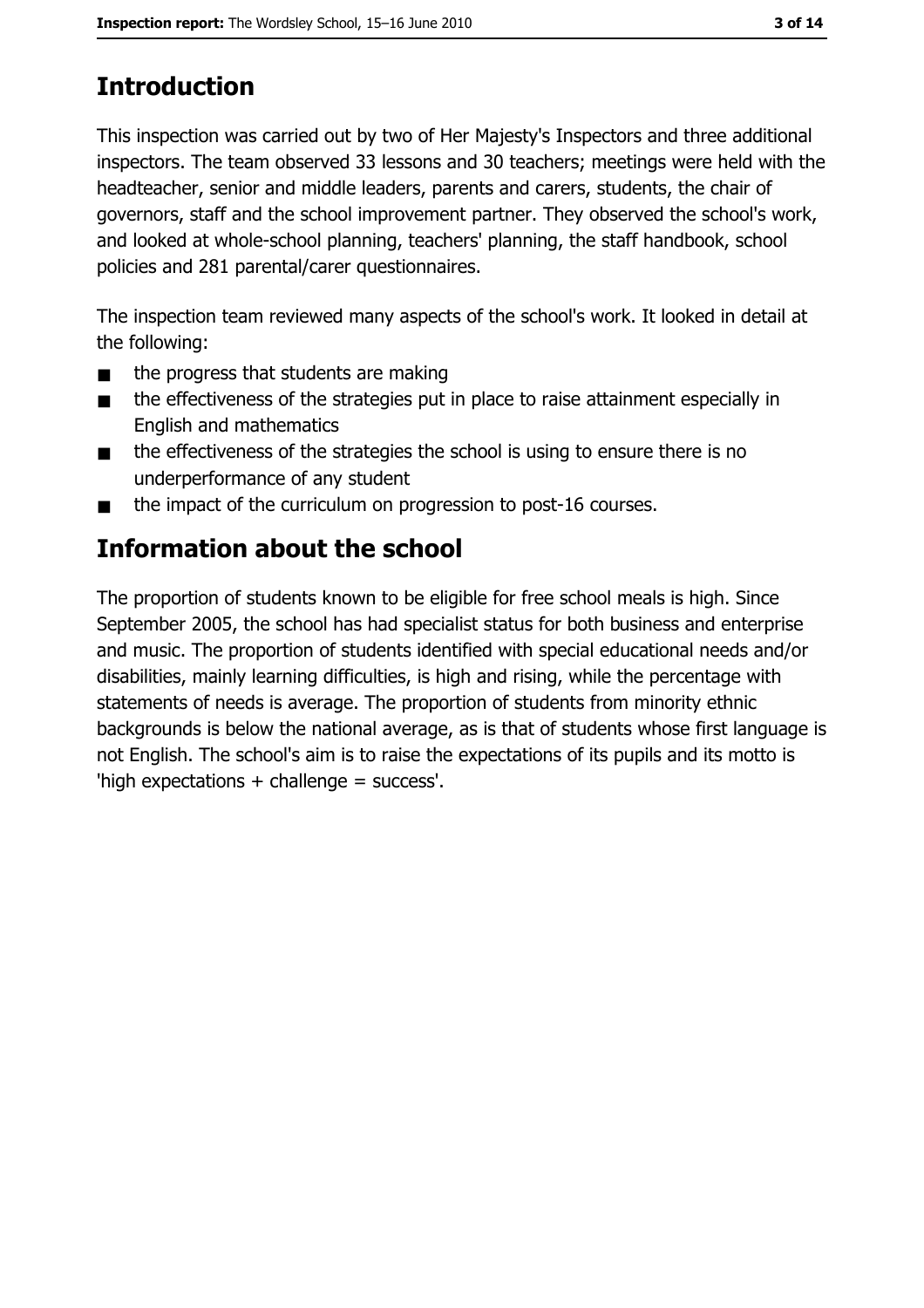## **Inspection judgements**

## Overall effectiveness: how good is the school?

#### The school's capacity for sustained improvement

## **Main findings**

This is a good and rapidly improving school. Parents and carers and students are overwhelmingly positive and justly proud of their school. Visitors walk into a smart and inviting reception area and are immediately put at their ease by the warmth and friendliness of the welcome. The reception emphasises the welcoming and inclusive ethos of the school and the vision of the headteacher. The headteacher's vision, together with all staff's constant striving for improvement and success, drive the good work of the school. As one parent/carer said, 'Every person from the site supervisor to the receptionist always goes the extra mile for the students.' Whole-school systems and the ethos at the school ensure that practices which ensure students feel safe, promote good behaviour and healthy lifestyles are outstanding.

Although attainment is still below average, it is rising fast because of the consistent attention to tracking students' attainment and the good use of timely interventions. All students, including those entitled to free school meals, looked-after students and those with special educational needs and/or disabilities, make good progress, especially the many from Pakistani backgrounds. The school's joint specialisms have a positive impact on raising attainment and increasing the breadth of qualifications and courses students enjoy. For example, music offers an applied vocational qualification and the orchestra is preparing for a trip to Austria. The increased range of subjects taken by students and improved numbers going onto further education, together with good attendance and qualifications in information and communication technology (ICT), indicate that the school prepares students well for their future economic well being.

The school has acted swiftly to address the points for development from the previous inspection report and, consequently, it is positioned well to sustain further improvement. It ensures that staff have good opportunities for their professional development and keenly supports them to seek extra responsibilities in the school. The support for staff enables the school to fill vacancies for posts of responsibility from within itself, with a high calibre of candidate. Monitoring at all levels is embedded in the school's practices and in its improvement plans. The school is supported by the well-led and competent governing body.

The curriculum is good. At Key Stage 4, the range of academic and vocational courses offered maintains students' interest and provides appropriate challenge to meet the needs of all.

Teaching is good and several lessons seen were outstanding. Occasionally, teachers do not adapt work well enough to ensure all students make good progress throughout the lesson. There is insufficient focus on developing students' literacy skills in many lessons.

| 1 |
|---|
| ↗ |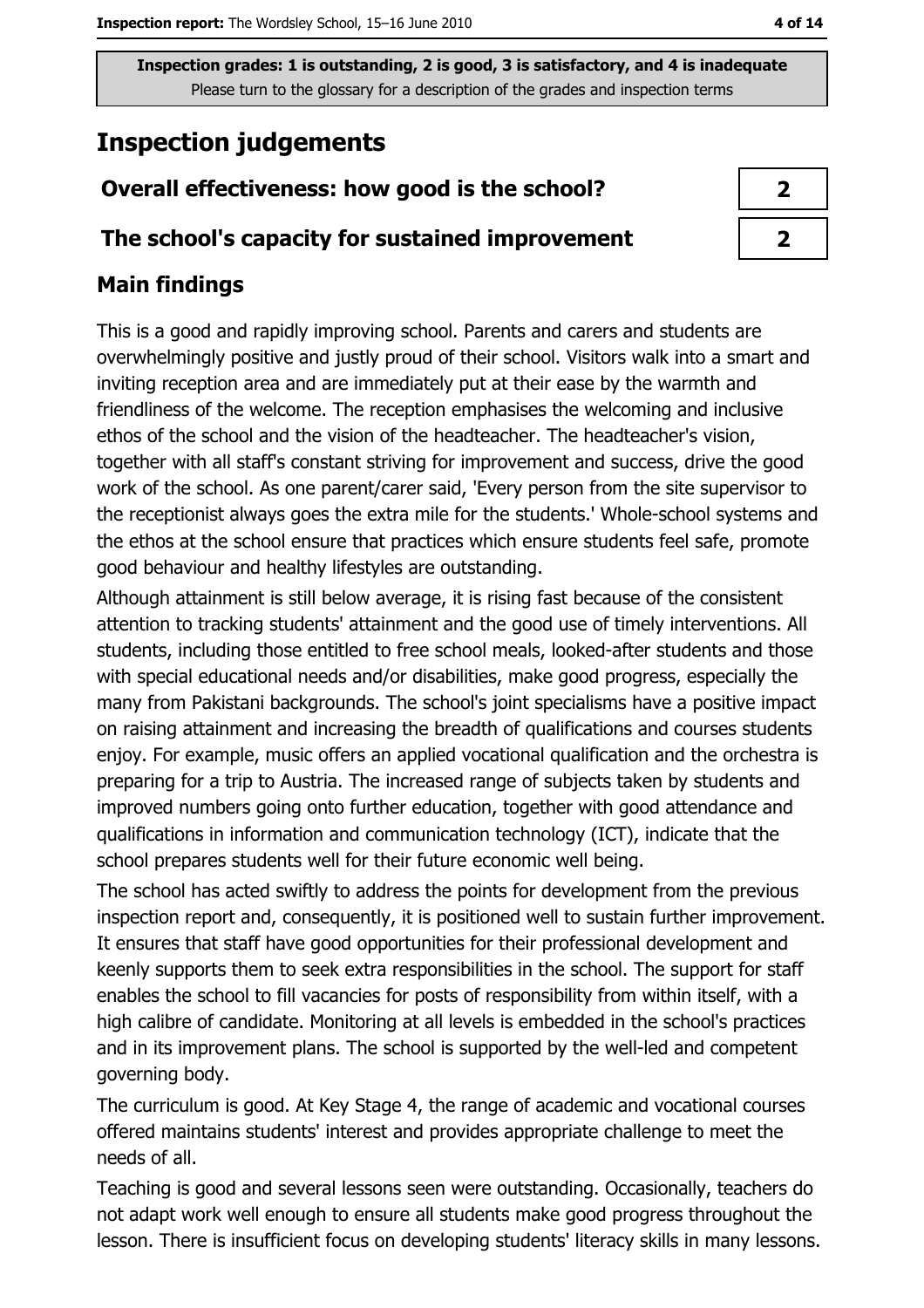#### What does the school need to do to improve further?

- Sustain the improvement in attainment and achievement by:  $\blacksquare$ 
	- improving students' literacy skills throughout the school
	- making sure that teaching and learning are consistently good or better by ensuring a sharper focus on learning outcomes and by consistently matching tasks to the needs of all students.

#### **Outcomes for individuals and groups of pupils**

Historically, attainment at the end of Key Stage 4 has been low, but the percentage of students gaining five or more GCSE A\* to C grades including English and mathematics has more than doubled over the past three years to 37%. In 2009, there was a dramatic increase in the proportion of students gaining five  $A^*$  to C passes. Many targets were exceeded. Current attainment, as shown by the school's robust tracking systems, while still below the national average, is improving quickly and closing the gap. Outcomes of the 2010 GCSE modular and other courses already secured point to continued improvements, notably in English and mathematics. Progress across the school in all lessons seen is good. Work interests students and activities in teams and in pairs promote their developing understanding. The school has worked hard to narrow the gaps between the attainment of boys and girls and between those students eligible for free school meals and their peers. Consequently, in all lessons, all groups of students now achieve in line with, or better than, expectations. Looked-after students make good progress in learning and are well supported at various transition stages, ensuring that their achievement is sustained. Those with special educational needs and/or disabilities also make good progress as a result of effective support and a relevant curriculum. Students feel exceptionally safe in school. Behaviour is outstanding, both in class and out of class. It reflects the students' positive view of school and the respect for each other and their teachers. On the rare occasions where behaviour does not match the high expectations of the school, it is dealt with promptly to minimise any potential disruption.

The extent to which students adopt healthy lifestyles is outstanding. This is because the school promotes healthy activities and healthy eating. Students participate in a wide range of sports, clubs and enrichment activities. A 'disadvantage fund' is used to ensure that students who might find costs a problem can be fully involved, for example in going horse riding.

Students make a significant contribution to school and the wider community. They take part in a wide range of opportunities both in school and the wider community. Students enjoy taking responsibility and play a key role in some decision making within the school. Examples include mentoring others, such as in the cyber mentoring project, and planning the library and the canteen. Students act as ambassadors for the school in the local community and are well regarded. They take an active role in improving the locality at weekends and holidays. The school monitors students' participation carefully to

 $2<sup>1</sup>$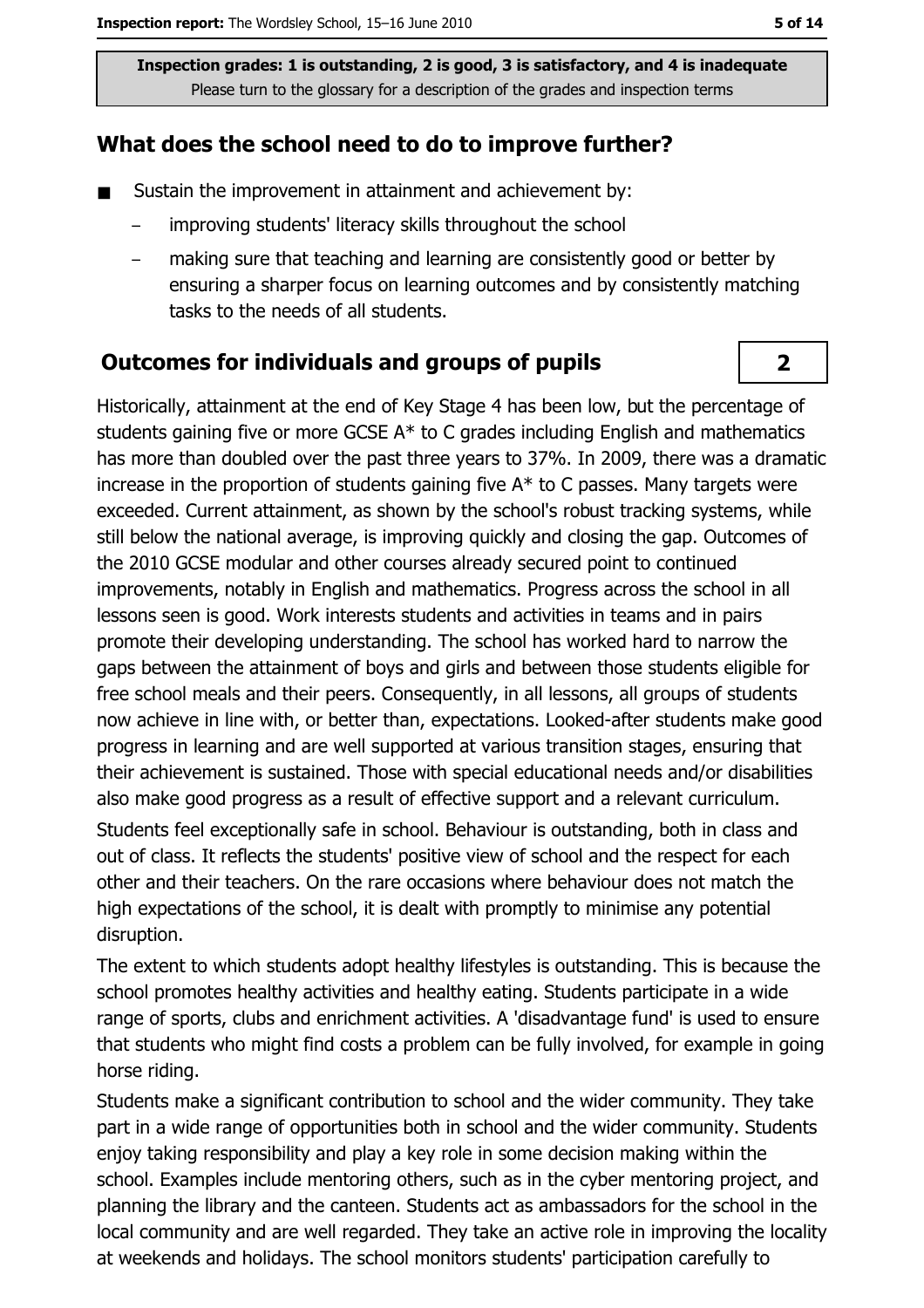ensure that all groups contribute well.

The school's strong ethos helps students to develop strong personal values. Tutor groups include students from all years, aiding the development and discussion of ideas, the cultivation of mutual respect and understanding of social issues. Students are aware of their own local history, which is reflected in the school badge. Music, art and religious education contribute well to students' cultural and spiritual understanding, but opportunities are missed to develop these qualities in other areas of the curriculum.

These are the grades for pupils' outcomes

| Pupils' achievement and the extent to which they enjoy their learning                                                     |                |
|---------------------------------------------------------------------------------------------------------------------------|----------------|
| Taking into account:<br>Pupils' attainment <sup>1</sup>                                                                   | 3              |
| The quality of pupils' learning and their progress                                                                        | $\mathcal{P}$  |
| The quality of learning for pupils with special educational needs and/or<br>disabilities and their progress               | $\overline{2}$ |
| The extent to which pupils feel safe                                                                                      | 1              |
| <b>Pupils' behaviour</b>                                                                                                  |                |
| The extent to which pupils adopt healthy lifestyles                                                                       |                |
| The extent to which pupils contribute to the school and wider community                                                   |                |
| The extent to which pupils develop workplace and other skills that will<br>contribute to their future economic well-being |                |
| Taking into account:<br>Pupils' attendance <sup>1</sup>                                                                   | 2              |
| The extent of pupils' spiritual, moral, social and cultural development                                                   |                |

#### How effective is the provision?

In most lessons, students' learning is at least good and often outstanding. This is because teachers have created a secure climate for learning in which students feel they can practise developing skills without fear of criticism. The students tackle challenging activities with determination and work with sustained concentration. Students transfer their skills to different curricular areas and work with competence demonstrating good subject knowledge and understanding. Students with special educational needs and/or disabilities make good progress and are able to participate fully in lessons alongside

The grades for attainment and attendance are: 1 is high; 2 is above average; 3 is broadly average; and 4 is low.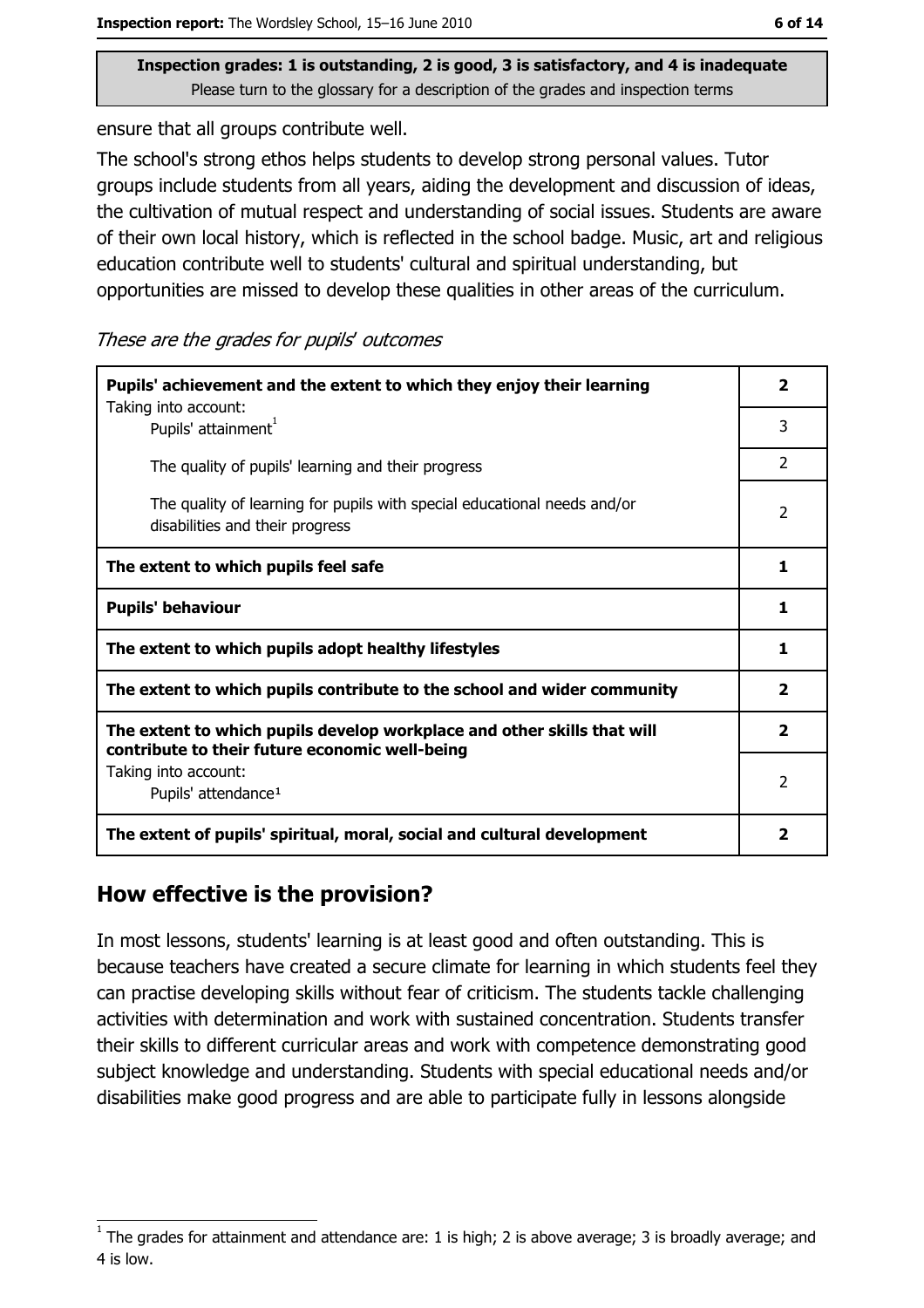their peers because of the good support they receive from teaching assistants. Girls are inspired to pursue any subject pathway, including those usually followed largely by boys, and are encouraged and supported in this by staff. One Year 11 girl said, 'Now I know I can shine outside and be just as good as a boy.'

Lessons are well planned and activities are generally effectively matched to the needs of individuals. Occasionally, the level of challenge is not sufficiently sharply focused to ensure all students can accelerate their progress. Although teachers' good subject knowledge enthuses and challenges students' thinking and makes learning good fun, opportunities are sometimes missed to improve literacy skills.

Good assessment procedures accurately track and monitor students' progress. Learners are encouraged and supported to use assessment to improve their work.

The curriculum is well organised, providing students with a wide range of opportunities and memorable experiences, including arranging a para-Olympics for neighbouring schools and special musical events. Through the school's specialism, a wide range of courses is offered, including music and music technology, applied business studies and a range of ICT qualifications. All subjects have assessed their contribution to developing enterprise skills. A well-designed school checklist to support lesson planning promotes this, but it is not fully used in all teachers' planning.

Care, guidance and support are outstanding. Students are fulsome in their praise of the school and how it has helped them to succeed. One Year 10 boy said, 'I cannot sum up how good this school is compared to other schools. The difference it has made to me is to give me back my trust in learning.' The school's outstanding partnership work with a range of agencies has enabled students to access external provision crucial to their health, safety and well-being. Good-quality information is provided to both parents and carers and students prior to choosing learning pathways. The school's creative and flexible approach to inclusion has ensured good links have been developed with partners. Thus, transition arrangements are well planned and ensure that students are supported at all points.

| The quality of teaching                                                                                    |  |
|------------------------------------------------------------------------------------------------------------|--|
| Taking into account:<br>The use of assessment to support learning                                          |  |
| The extent to which the curriculum meets pupils' needs, including, where<br>relevant, through partnerships |  |
| The effectiveness of care, guidance and support                                                            |  |

These are the grades for the quality of provision

#### How effective are leadership and management?

Leadership and management at all levels are strong and improving. The vision and leadership of the headteacher are exceptional. He enjoys the confidence of the whole school community, with staff, parents and carers and students speaking highly of his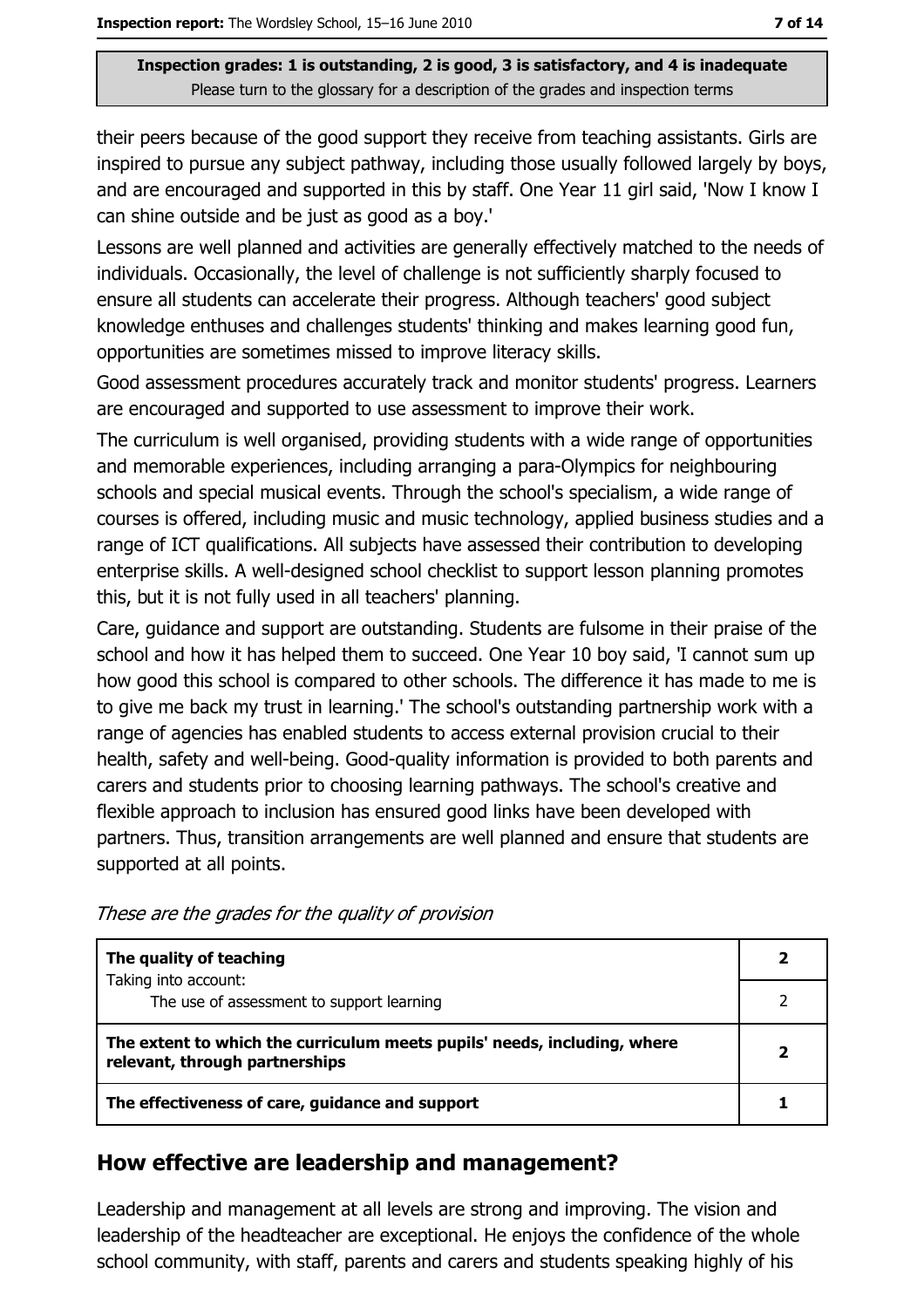ability to lead and their pride in the improvements that have been implemented. The headteacher has established a clear direction for the school, underpinned by a commitment to improving achievement. The senior team are working effectively in planning and implementing improvements. The school has a culture of sharing best practice. This culture helps all staff to share a common vision and to work tirelessly to achieve it. Middle leaders are well supported and have benefited from a range of professional development. This support has improved their confidence in monitoring their departments in order to strengthen teaching and learning and has enhanced students' performance at the end of Key Stage 4. Additional support is put in place to address any concerns. External recognition of this is seen in the school's work for the Department for Education in hosting the Inside Knowledge programme for schools.

Governors ensure that they are well informed about all aspects of school life. They use their professional expertise to good effect, both in supporting the school and holding it to account. Safeguarding is robust. Procedures and policies are regularly updated. All staff are appropriately trained.

This is a very inclusive school. It is exceptional in raising aspirations and supporting and helping all students to achieve their potential. Exclusions have fallen dramatically over the last few years. Plans are well in hand for the development of an inclusion centre, which will enable the school to reduce exclusions further. This work reflects the school's ethos and highly successful work in promoting equalities and tackling discrimination.

Community cohesion is good and reflects the school's belief in working with and supporting its local community. Parents and carers said they greatly valued this aspect of the school's work. Good links are made across Dudley to help students better understand cultural diversity. For example, students are part of an orchestra which plays with two other schools. International links are good, but national links are in the early stages of development.

| The effectiveness of leadership and management in embedding ambition and<br>driving improvement                                                                     |   |
|---------------------------------------------------------------------------------------------------------------------------------------------------------------------|---|
| Taking into account:<br>The leadership and management of teaching and learning                                                                                      | 2 |
| The effectiveness of the governing body in challenging and supporting the<br>school so that weaknesses are tackled decisively and statutory responsibilities<br>met | 2 |
| The effectiveness of the school's engagement with parents and carers                                                                                                |   |
| The effectiveness of partnerships in promoting learning and well-being                                                                                              |   |
| The effectiveness with which the school promotes equality of opportunity and<br>tackles discrimination                                                              |   |
| The effectiveness of safeguarding procedures                                                                                                                        | 2 |
| The effectiveness with which the school promotes community cohesion                                                                                                 |   |

These are the grades for leadership and management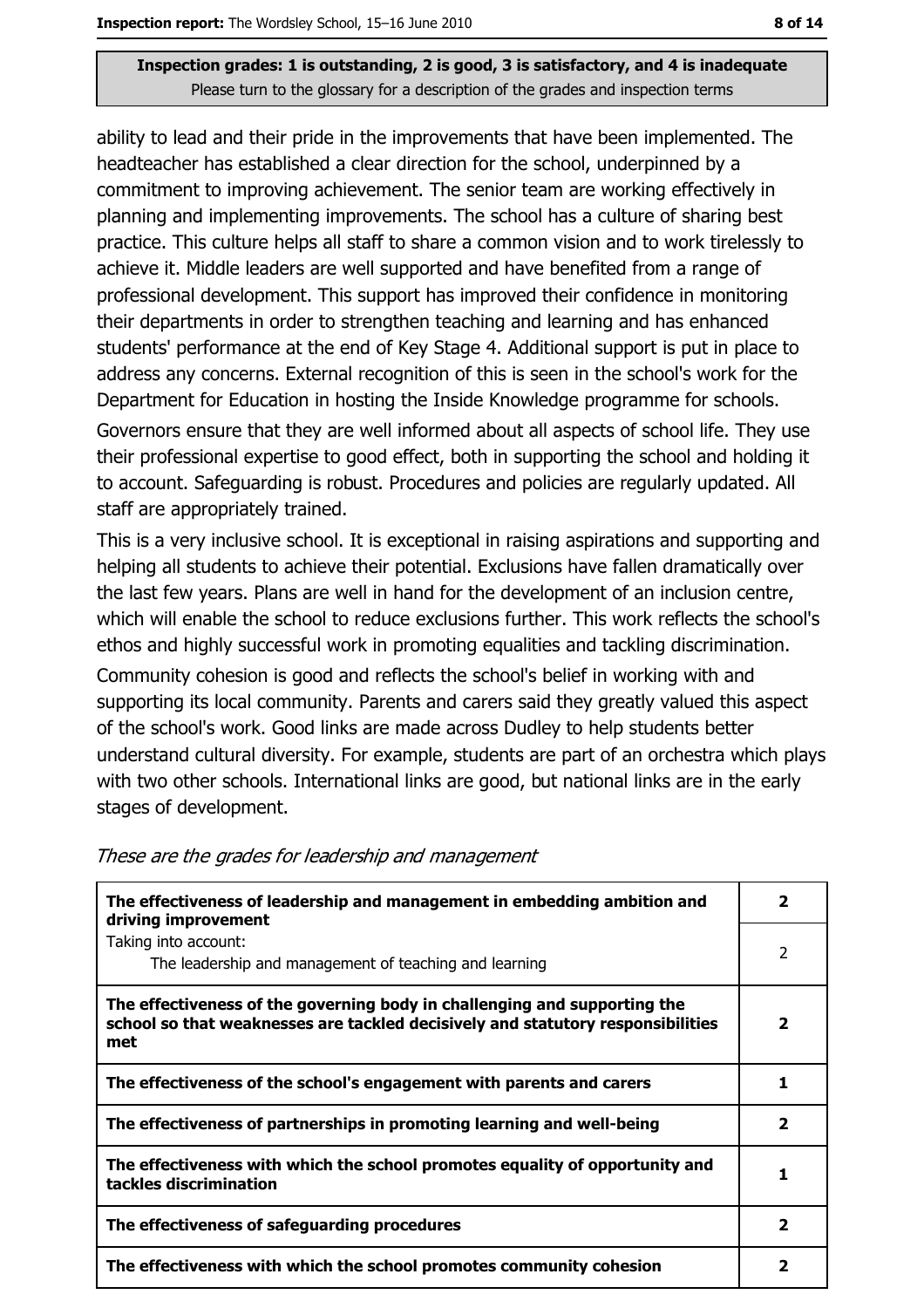The effectiveness with which the school deploys resources to achieve value for money

 $\overline{2}$ 

#### **Views of parents and carers**

Parents and carers who were interviewed and those who completed questionnaires were overwhelmingly positive about the school and their children's education. Inspectors followed up the concerns of a very few parents and carers with regard to the school contacting them promptly in response to issues raised, but found nothing of significance to support parents' and carers' concerns. A few parents and carers were worried about bullying and smoking. The inspection found that the school has appropriate policies in place with regard to these issues and procedures are followed consistently. Evidence was not forthcoming to endorse these concerns. Inspectors were able to confirm that the school took any concerns of parents and carers seriously and followed them up assiduously.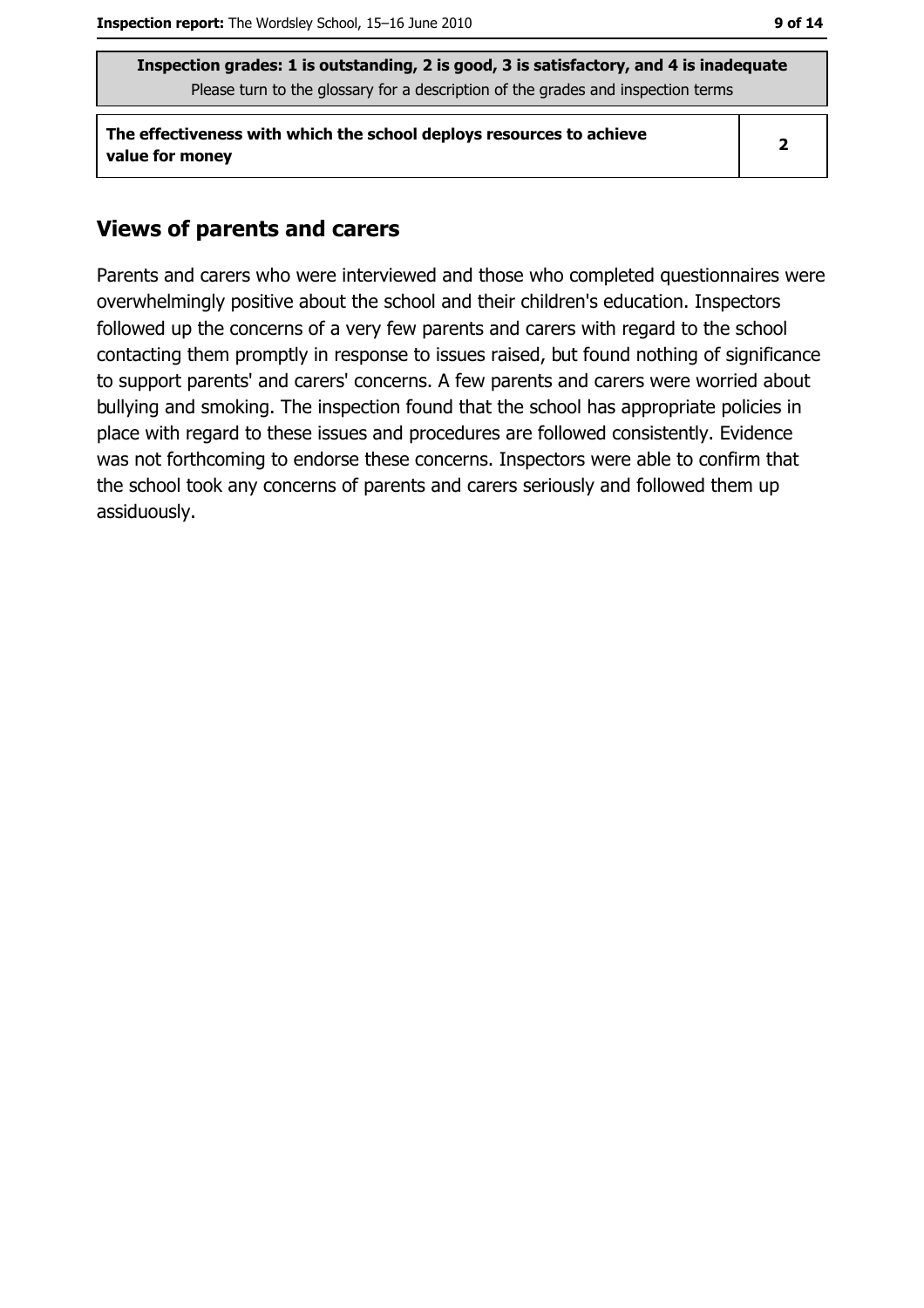#### Responses from parents and carers to Ofsted's questionnaire

Ofsted invited all the registered parents and carers of pupils registered at The Wordsley School to complete a questionnaire about their views of the school.

In the questionnaire, parents and carers were asked to record how strongly they agreed with 13 statements about the school. The inspection team received 281 completed questionnaires by the end of the on-site inspection. In total, there are 755 pupils registered at the school.

| <b>Statements</b>                                                                                                                                                                                                                                       | <b>Strongly</b><br><b>Agree</b> |               | <b>Agree</b> |               |                | <b>Disagree</b> |                | <b>Strongly</b><br>disagree |  |
|---------------------------------------------------------------------------------------------------------------------------------------------------------------------------------------------------------------------------------------------------------|---------------------------------|---------------|--------------|---------------|----------------|-----------------|----------------|-----------------------------|--|
|                                                                                                                                                                                                                                                         | <b>Total</b>                    | $\frac{0}{0}$ | <b>Total</b> | $\frac{0}{0}$ | <b>Total</b>   | $\frac{0}{0}$   | <b>Total</b>   | $\frac{0}{0}$               |  |
| My child enjoys school                                                                                                                                                                                                                                  | 111                             | 40            | 151          | 54            | 14             | 5               | 3              | $\mathbf{1}$                |  |
| The school keeps my child<br>safe                                                                                                                                                                                                                       | 115                             | 41            | 159          | 57            | 6              | 2               | 1              | $\boldsymbol{0}$            |  |
| The school informs me<br>about my child's progress                                                                                                                                                                                                      | 154                             | 55            | 118          | 42            | 7              | $\overline{2}$  | $\overline{2}$ | $\mathbf{1}$                |  |
| My child is making enough<br>progress at this school                                                                                                                                                                                                    | 136                             | 48            | 126          | 45            | 10             | 4               | 5              | $\overline{2}$              |  |
| The teaching is good at this<br>school                                                                                                                                                                                                                  | 127                             | 45            | 141          | 50            | 10             | 4               | $\overline{2}$ | $\mathbf{1}$                |  |
| The school helps me to<br>support my child's learning                                                                                                                                                                                                   | 107                             | 38            | 150          | 53            | 21             | $\overline{7}$  | 1              | 0                           |  |
| The school helps my child to<br>have a healthy lifestyle                                                                                                                                                                                                | 88                              | 31            | 172          | 61            | 16             | 6               | 1              | 0                           |  |
| The school makes sure that<br>my child is well prepared for<br>the future (for example<br>changing year group,<br>changing school, and for<br>children who are finishing<br>school, entering further or<br>higher education, or<br>entering employment) | 116                             | 41            | 145          | 52            | 8              | 3               | $\overline{2}$ | $\mathbf{1}$                |  |
| The school meets my child's<br>particular needs                                                                                                                                                                                                         | 106                             | 38            | 159          | 57            | 9              | 3               | 4              | $\mathbf{1}$                |  |
| The school deals effectively<br>with unacceptable behaviour                                                                                                                                                                                             | 128                             | 46            | 131          | 47            | 13             | 5               | 6              | $\overline{2}$              |  |
| The school takes account of<br>my suggestions and<br>concerns                                                                                                                                                                                           | 85                              | 30            | 169          | 60            | 17             | 6               | 3              | $\mathbf{1}$                |  |
| The school is led and<br>managed effectively                                                                                                                                                                                                            | 141                             | 50            | 132          | 47            | $\overline{2}$ | $\mathbf{1}$    | 3              | $\mathbf{1}$                |  |
| Overall, I am happy with my<br>child's experience at this<br>school                                                                                                                                                                                     | 154                             | 55            | 117          | 42            | 5              | $\overline{2}$  | 4              | $\mathbf{1}$                |  |

The table above summarises the responses that parents and carers made to each statement. The percentages indicate the proportion of parents and carers giving that response out of the total number of completed questionnaires. Where one or more parents and carers chose not to answer a particular question, the percentages will not add up to 100%.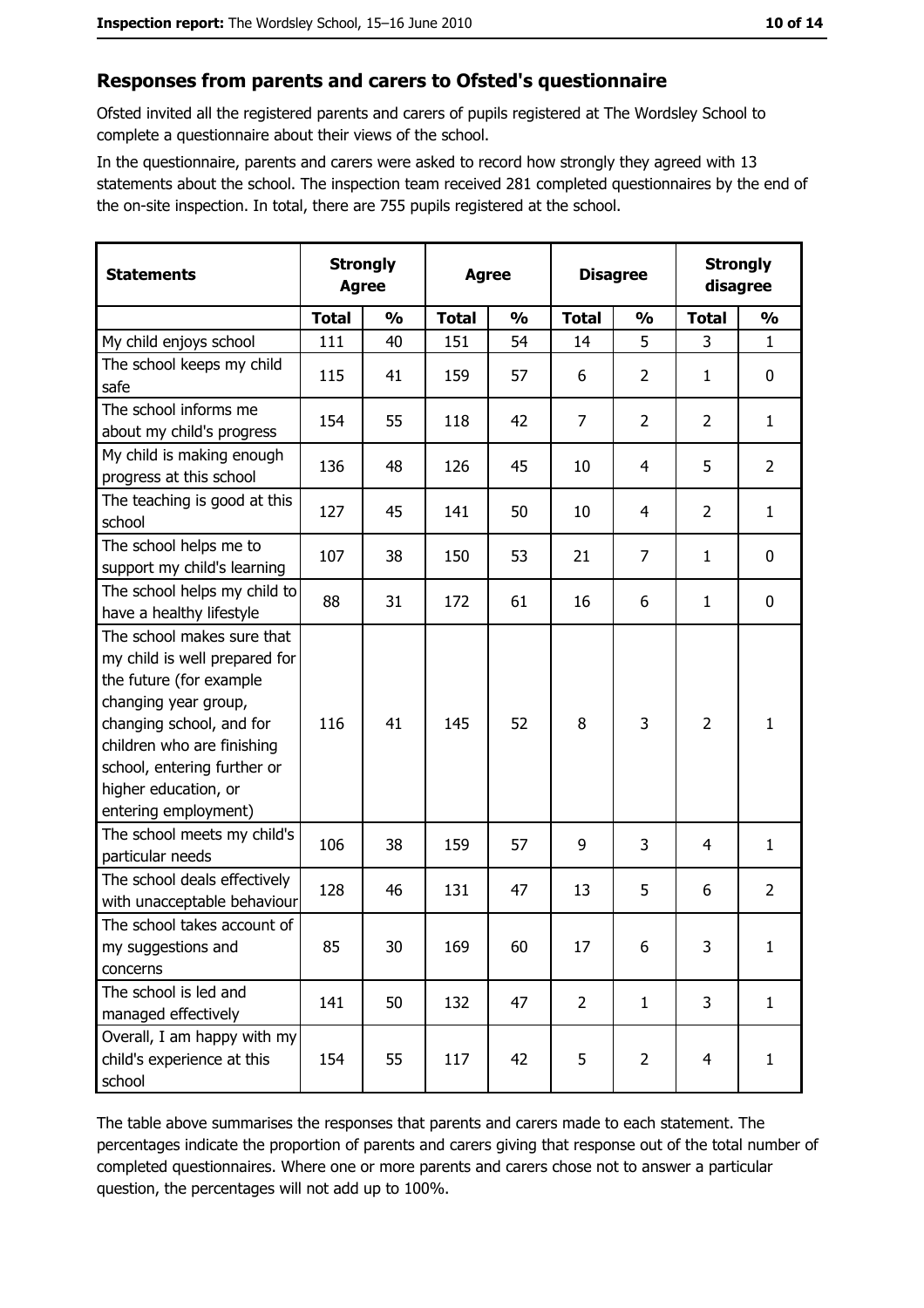## Glossary

| Grade   | <b>Judgement</b> | <b>Description</b>                                                                                                                                                                                                               |
|---------|------------------|----------------------------------------------------------------------------------------------------------------------------------------------------------------------------------------------------------------------------------|
| Grade 1 | Outstanding      | These features are highly effective. An oustanding<br>school provides exceptionally well for its pupils' needs.                                                                                                                  |
| Grade 2 | Good             | These are very positive features of a school. A school<br>that is good is serving its pupils well.                                                                                                                               |
| Grade 3 | Satisfactory     | These features are of reasonable quality. A satisfactory<br>school is providing adequately for its pupils.                                                                                                                       |
| Grade 4 | Inadequate       | These features are not of an acceptable standard. An<br>inadequate school needs to make significant<br>improvement in order to meet the needs of its pupils.<br>Ofsted inspectors will make further visits until it<br>improves. |

## What inspection judgements mean

#### **Overall effectiveness of schools**

|                       | Overall effectiveness judgement (percentage of<br>schools) |      |                     |                   |
|-----------------------|------------------------------------------------------------|------|---------------------|-------------------|
| <b>Type of school</b> | <b>Outstanding</b>                                         | Good | <b>Satisfactory</b> | <b>Inadequate</b> |
| Nursery schools       | 51                                                         | 45   | 0                   | 4                 |
| Primary schools       | 6                                                          | 41   | 42                  | 10                |
| Secondary schools     | 8                                                          | 34   | 44                  | 14                |
| Sixth forms           | 10                                                         | 37   | 50                  | 3                 |
| Special schools       | 32                                                         | 38   | 25                  | 5                 |
| Pupil referral units  | 12                                                         | 43   | 31                  | 14                |
| All schools           | 9                                                          | 40   | 40                  | 10                |

New school inspection arrangements were introduced on 1 September 2009. This means that inspectors now make some additional judgements that were not made previously.

The data in the table above is for the period 1 September to 31 December 2009 and is the most recently published data available (see www.ofsted.gov.uk). Please note that the sample of schools inspected during the autumn term 2009 was not representative of all schools nationally, as weaker schools are inspected more frequently than good or outstanding schools.

Percentages are rounded and do not always add exactly to 100. Secondary school figures include those that have sixth forms, and sixth form figures include only the data specifically for sixth form inspection judgements.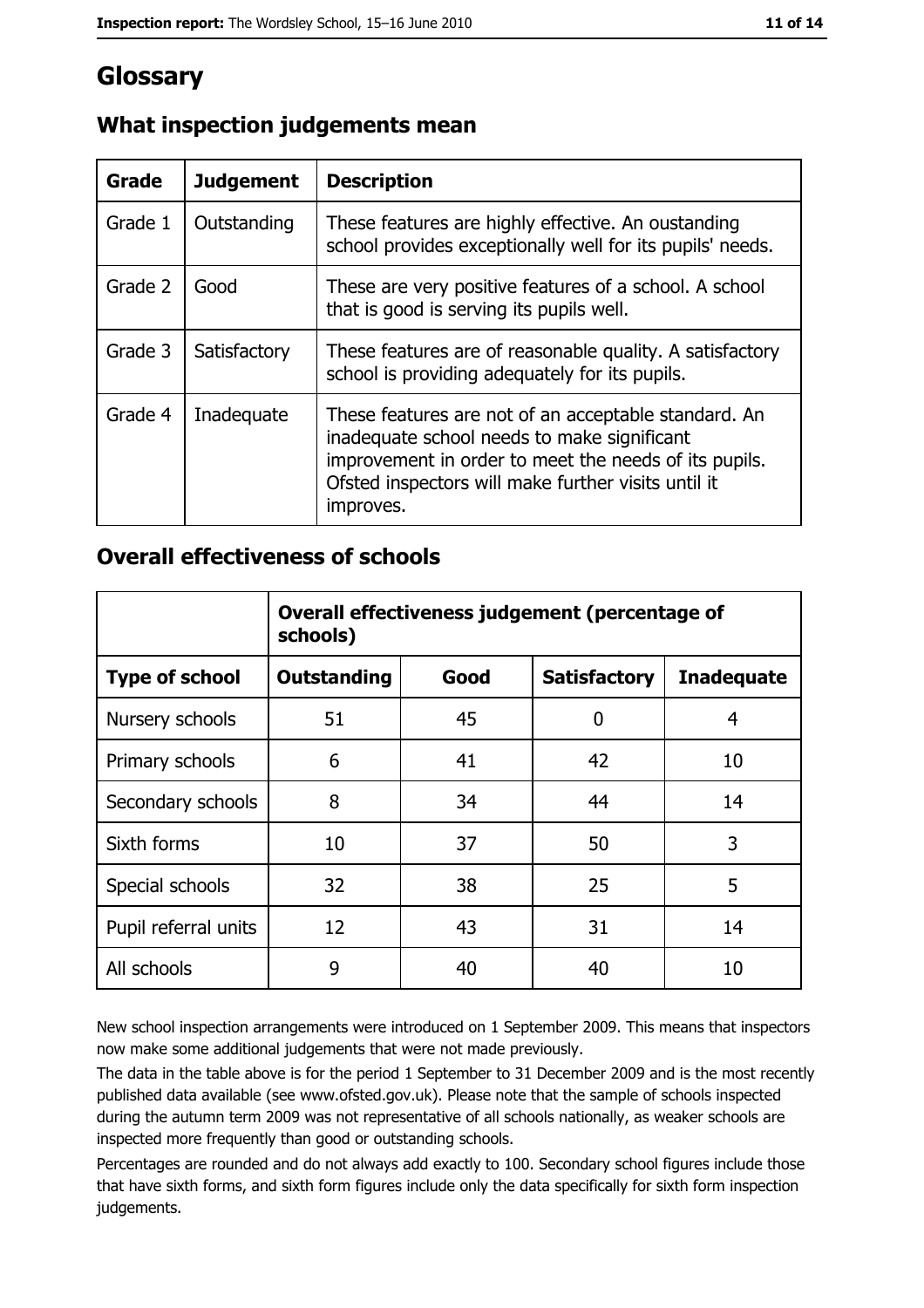## **Common terminology used by inspectors**

| Achievement:                  | the progress and success of a pupil in<br>their learning, development or training.                                                                                                                                                                                                                           |
|-------------------------------|--------------------------------------------------------------------------------------------------------------------------------------------------------------------------------------------------------------------------------------------------------------------------------------------------------------|
| Attainment:                   | the standard of the pupils' work shown by<br>test and examination results and in<br>lessons.                                                                                                                                                                                                                 |
| Capacity to improve:          | the proven ability of the school to<br>continue improving. Inspectors base this<br>judgement on what the school has<br>accomplished so far and on the quality of<br>its systems to maintain improvement.                                                                                                     |
| Leadership and management:    | the contribution of all the staff with<br>responsibilities, not just the headteacher,<br>to identifying priorities, directing and<br>motivating staff and running the school.                                                                                                                                |
| Learning:                     | how well pupils acquire knowledge,<br>develop their understanding, learn and<br>practise skills and are developing their<br>competence as learners.                                                                                                                                                          |
| <b>Overall effectiveness:</b> | inspectors form a judgement on a school's<br>overall effectiveness based on the findings<br>from their inspection of the school. The<br>following judgements, in particular,<br>influence what the overall effectiveness<br>judgement will be.                                                               |
|                               | The school's capacity for sustained<br>improvement.<br>Outcomes for individuals and groups<br>of pupils.<br>The quality of teaching.<br>The extent to which the curriculum<br>meets pupil's needs, including where<br>relevant, through partnerships.<br>The effectiveness of care, guidance<br>and support. |
| Progress:                     | the rate at which pupils are learning in<br>lessons and over longer periods of time. It<br>is often measured by comparing the<br>pupils' attainment at the end of a key<br>stage with their attainment when they<br>started.                                                                                 |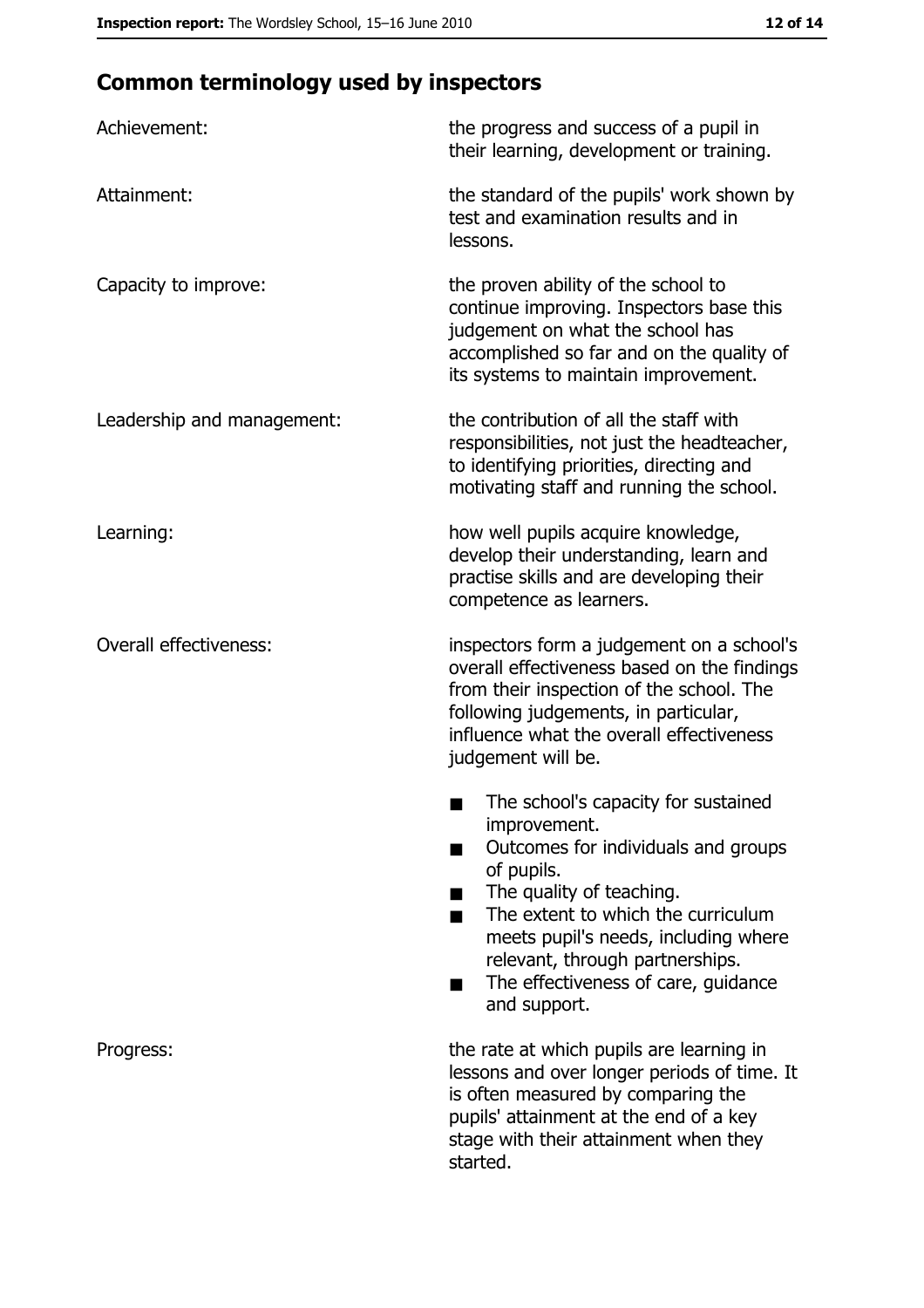This letter is provided for the school, parents and carers to share with their children. It describes Ofsted's main findings from the inspection of their school.



17 June 2010

**Dear Students** 

Inspection of The Wordsley School, Stourbridge, DY8 5SP

Thank you for the courteous and warm welcome you gave to us and the insightful and thoughtful comments you made. You have been very helpful in giving us a detailed picture of your school. We agree with you that you go to a 'smashing' school. Every member of staff works hard to support and help you have the best start to life. You attend well and enjoy school.

The strong leadership of your headteacher has helped yours to be a good school. He is very ably supported by his senior team and staff, who all share his vision. Together, you and the staff make a strong team. The development of the school's specialism as a business and enterprise and music centre has enriched your education and provided you with some first-rate experiences, for example in travelling abroad to represent your school in the orchestra. You work hard in your lessons and have high aspirations. Your school is increasingly successful in helping you to achieve a greater number of higher GCSE grades. Year 11, last year, gained 37% and this year the school's systems suggest you should do even better. You all achieve well in lessons. We have asked your school to help you make even better progress by ensuring that all of your work is consistently matched to your individual needs. Results in English and mathematics have improved and to help you become even more successful we have asked that every lesson has a focus on improving your literacy skills.

We wish you continued success in all you do.

Yours sincerely

Michelle Parker

Her Majesty's Inspector (on behalf of the inspection team)